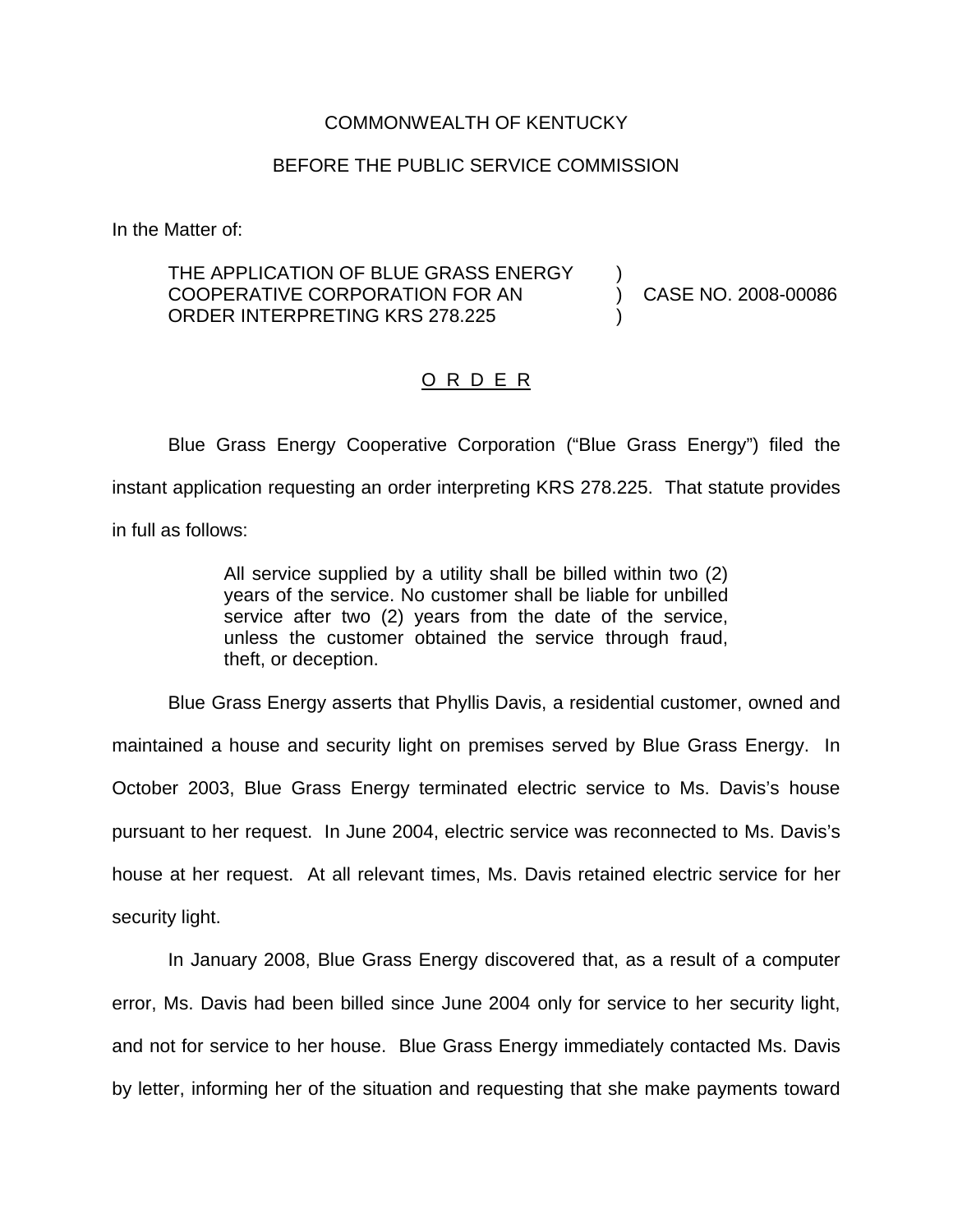the differential between the amount she was billed and the amount she should have been billed, a difference of \$1,840.40. The differential amount represented nearly 2 years of unbilled serviced, from February 2006 to December 2007. Blue Grass Energy maintains that Ms. Davis is current in her payment for services billed, except for the differential accrued as a result of the computer error. Blue Grass Energy has not yet billed her for the amount in question.

Although Blue Grass Energy properly recognizes that KRS 278.225 permits a utility to bill for services rendered within 2 years of the service, $<sup>1</sup>$  Blue Grass Energy</sup> nonetheless relies upon an unjust enrichment theory to seek recovery of the differential amount from Ms. Davis. Blue Grass Energy contends that Ms. Davis should have known of the discrepancy in her bill after service was reconnected to her house. Blue Grass Energy further contends that Ms. Davis was under a duty to notify it of the "obvious" billing error and that Ms. Davis breached such a duty by failing to so notify the utility. Blue Grass Energy thus concludes that it is entitled to recover the amount of the differential from Ms. Davis.

Ms. Davis, through her attorney, filed a response acknowledging that she received electric service for a security light in October 2003 and that service to her house was reconnected in October 2004. Ms. Davis, however, denies any liability for the unbilled electric service.

 $1$  Indeed, KRS 278.225 requires a utility to bill for all services rendered within 2 years of the service. See KRS 278.225 ("All service supplied by a utility **shall** be billed within two (2) years of the service.") (emphasis added); See also KRS 278.160(2). As Blue Grass Energy correctly points out, KRS 278.225 imposes only a time limitation of 2 years from the date service is rendered in which a utility is authorized to back-bill a customer.